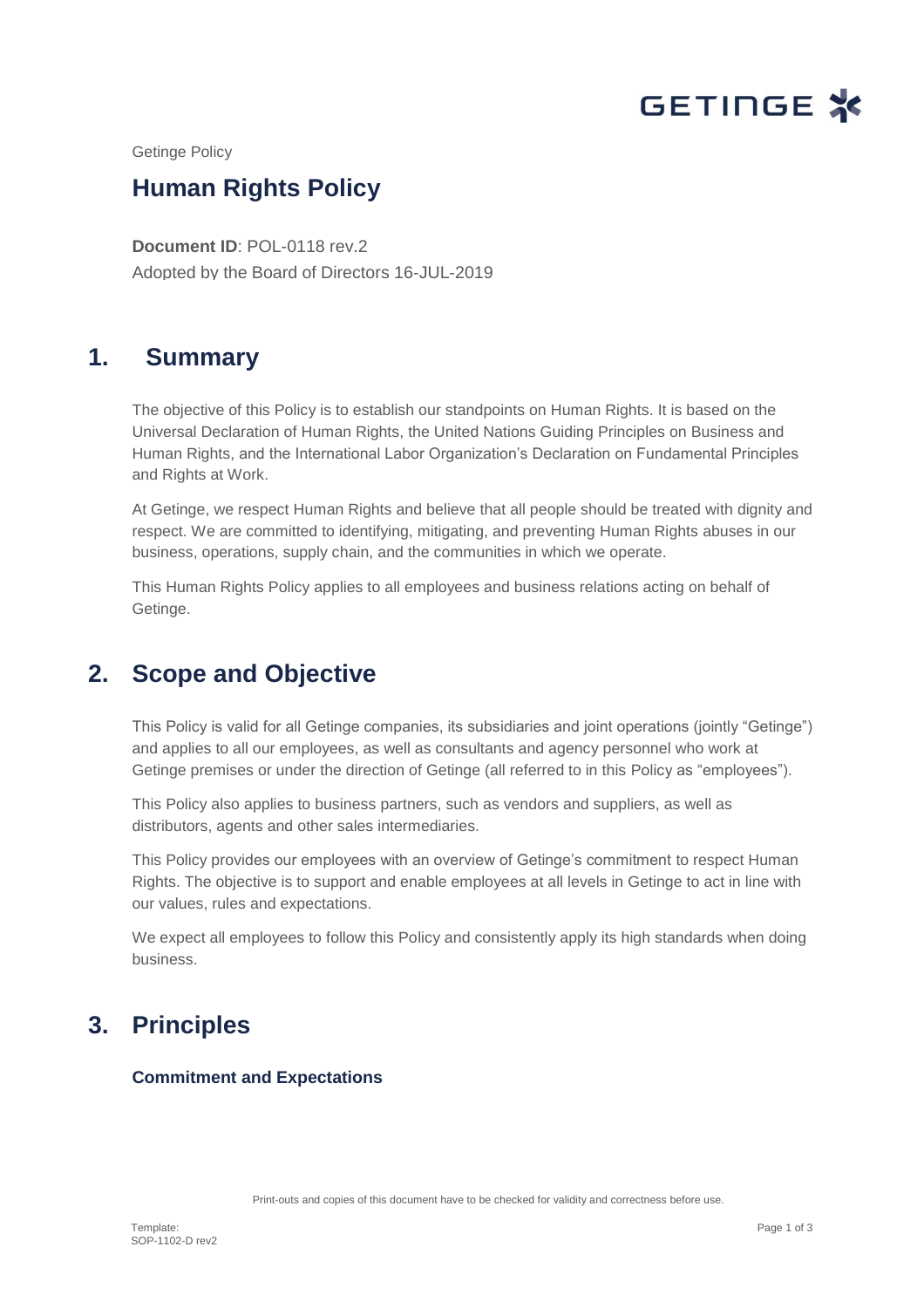At Getinge, the protection of all Human Rights is the highest priority. Our business operations are guided by the principles of diversity and inclusion, freedom of association and ensuring a safe and secure workplace. We routinely identify, assess, and manage the Human Rights impact of our business on our employees, our suppliers, our distributors, our customers, and our communities.

We strive to use our position of influence to promote and support Human Rights initiatives.

Our business and operations are guided by the following values:

**Diversity and inclusion**. Our Diversity Directive articulates our commitment to a diverse and inclusive working environment.

**Freedom of association**. We respect our employees' choice to be represented by trade unions. We will cooperate with these trade unions in good faith in accordance with applicable national or regional law.

**Safe and secure workplace**. We are dedicated to maintaining a safe and productive workplace by minimizing the risk of accidents, injury, and exposure to health risks. We will maintain a workplace that is free from violence, harassment, intimidation, or other unsafe conditions due to internal or external threats.

### **4. Grievance Mechanisms**

Do not hesitate to raise a concern. Any Getinge employee who suspects violations of this Policy is expected to speak up and raise the issue to their line manager, to Human Resources, to the Ethics and Compliance Office, or to use the Getinge Speak-Up Line.

All stakeholders have the opportunity to raise questions and or concerns regarding potential and actual adverse Human Rights impacts by using the Getinge Speak-Up Line.

The Speak-Up Line is available on Getinge internal and external webpages. At Getinge, we do not accept any form of retaliation against someone who speaks up, expressing concerns or opinions.

We will establish grievance mechanisms, and are committed to investigate any concerns, and if we discover any severe adverse Human Rights impacts, we will act appropriately without delay.

## **5. Roles and Responsibilities**

All Getinge employees are individually responsible for reading, understanding and complying with this Policy. Each employee is responsible for acting in accordance with this Policy. Getinge managers are responsible for making sure each team member has access to this Policy.

Each Getinge business function/sales region is responsible for preventing activities that violate Human Rights and the principles of this policy.